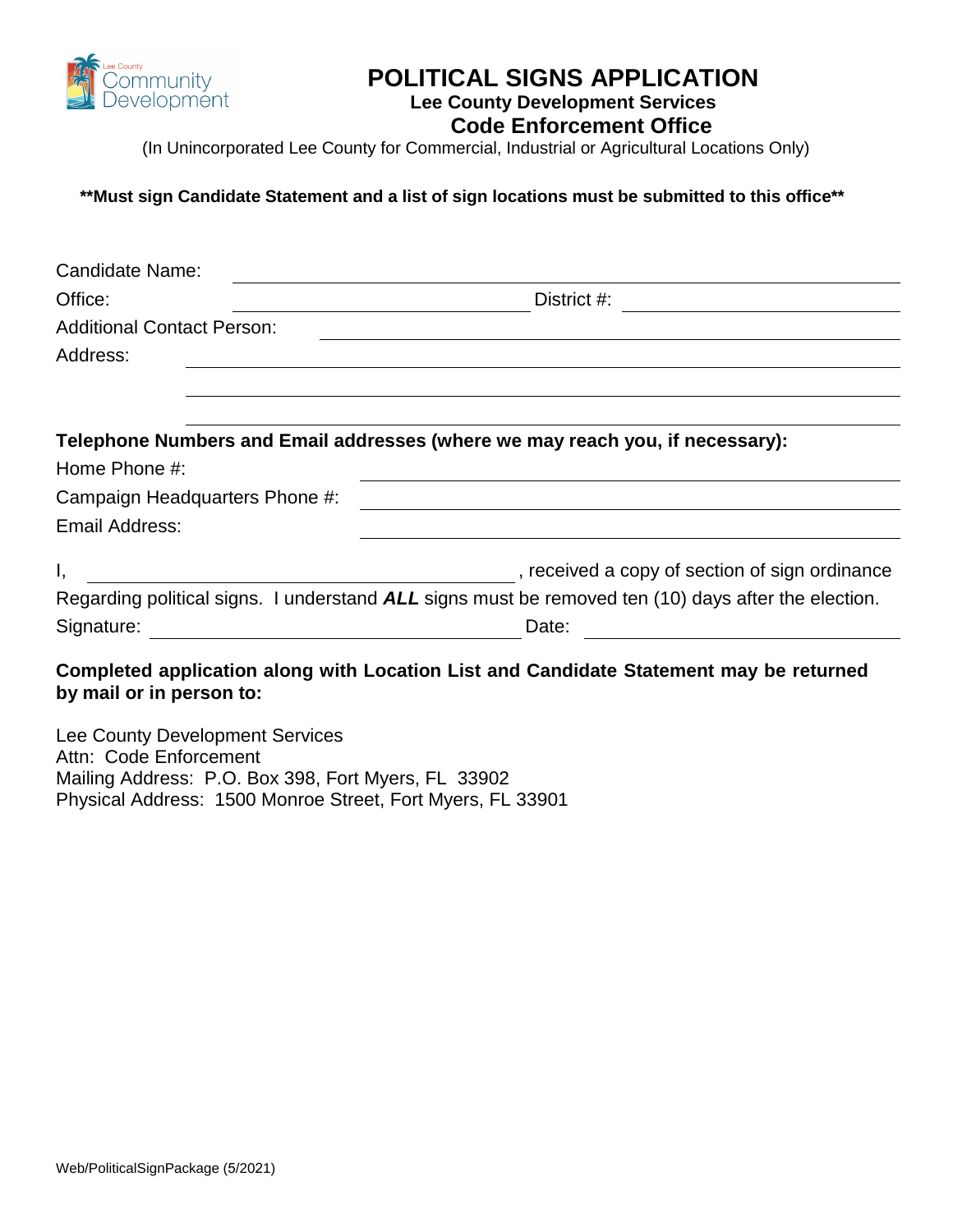### **Lee County Land Development Code Sec 30-151(4)**  Can be found at<https://www.leegov.com/dcd/zoning/LDC>

then click for the online version of the Land Development Code

Chapter 30 – Article IV – Division 2 - Section 30-151

(4) **Political or campaign signs**. Temporary political or campaign signs on behalf of candidates for public office or measures on election ballots may be permitted in any zoning district, provided that such signs are subject to the following regulations:

a. No person or organization shall post a political or campaign sign on property owned by others until such person or organization places on file with the building official a **location list**, which shall be updated by submission of amended lists, indicating the placement of all temporary political or campaign signs in the county, and **bond or other security deposit** acceptable to the county is posted to ensure the proper maintenance and removal of the signs in accordance with section 30-54(b)(3).

b. Political or campaign signs may be **erected not earlier than 60 days** prior to the election and shall be **removed within ten days** following the election.

c. In areas zoned agriculture, commercial or industrial, signs shall not exceed 32 square feet in area or six feet in height.

d. The provisions of subsections (4)a, b and c of this section notwithstanding, nothing in this section shall be construed as prohibiting a property owner from placing temporary political or campaign signs on his property provided they do not exceed four square feet in sign area per sign.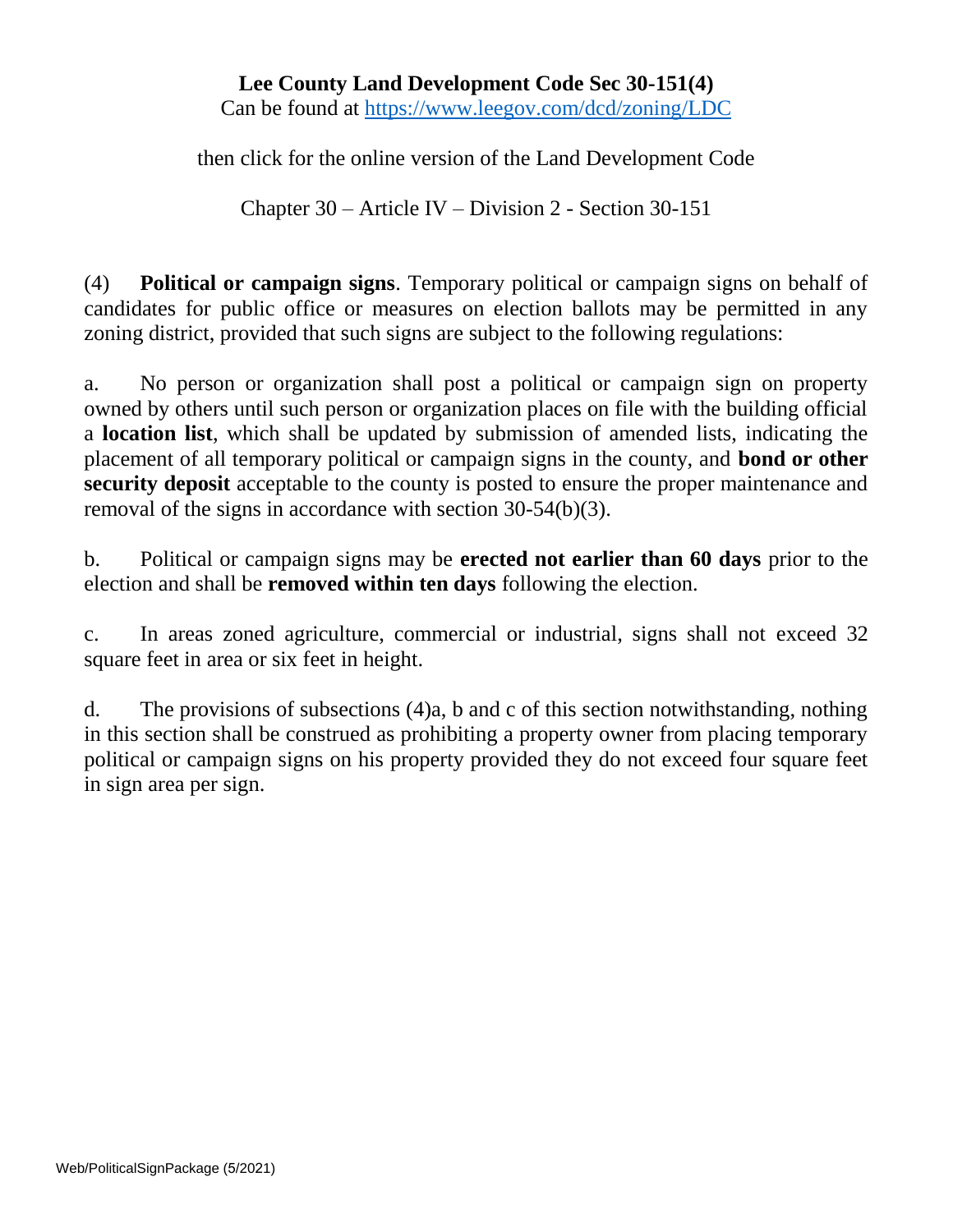

### **CANDIDATE STATEMENT**

I, 1, 2000, 1, 2000, 1, 2000, 1, 2000, 1, 2000, 1, 2000, 1, 2000, 1, 2000, 1, 2000, 1, 2000, 1, 2000, 1, 2000, 1, 2000, 1, 2000, 1, 2000, 1, 2000, 1, 2000, 1, 2000, 1, 2000, 1, 2000, 1, 2000, 1, 2000, 1, 2000, 1, 2000, 1,

(Candidate Printed Name)

(Office / District)

Understand and agree that no political sign in support of my candidacy will be erected earlier than 60 days prior to any election in which I am a participant.

I also agree that any and all signs supporting my candidacy will be removed within 10 days after the election date.

I understand that if all of my political signs are not removed I will be subject to Code Enforcement action which may include citations or imposed fines.

Under penalty of perjury I declare that I have read and understood the above statement and agree to comply with all provisions.

(Candidate Signature) (Date)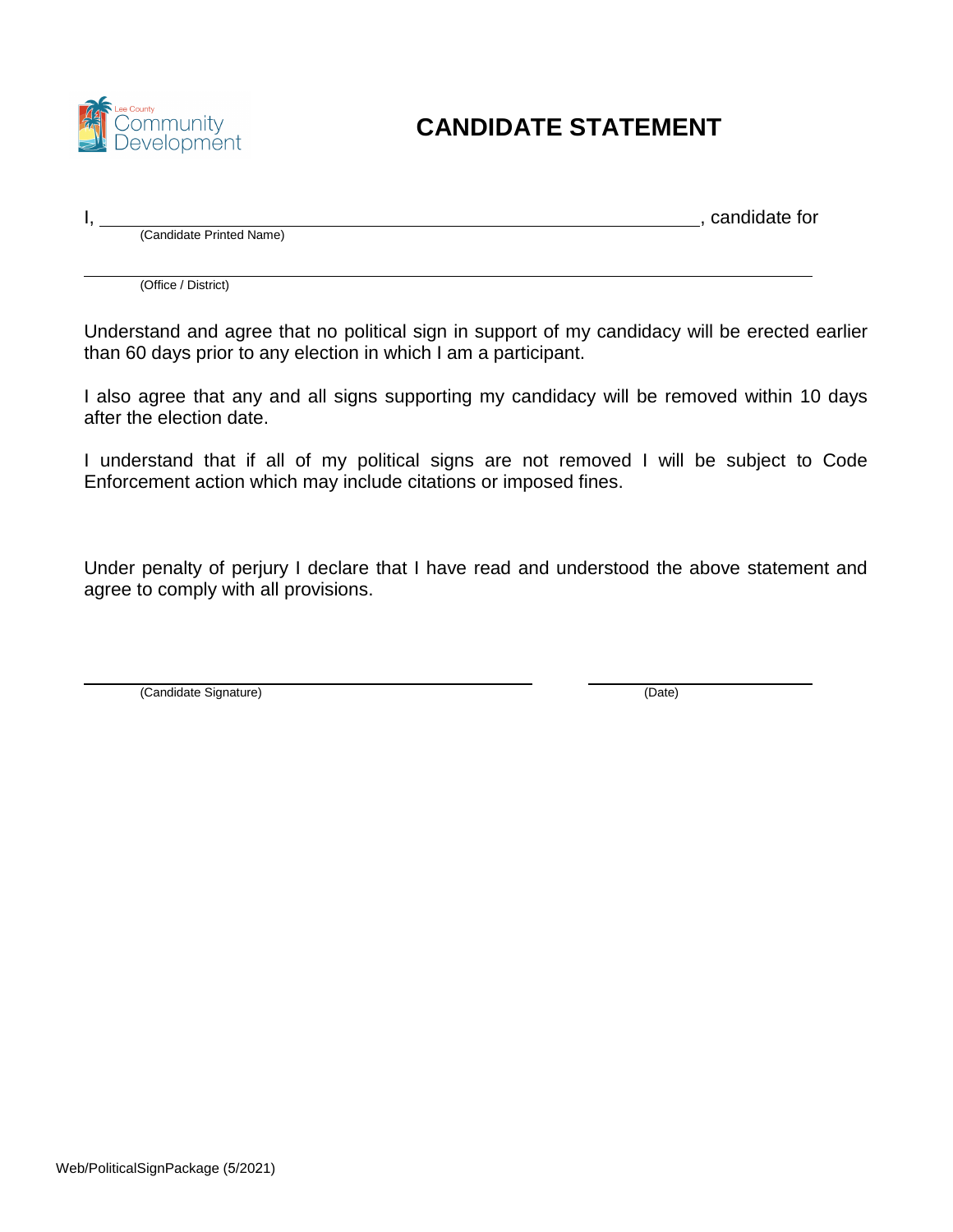### Sample Political Sign List

(for signs larger than 4 sq ft (2ft X 2ft)

Owner name and address / strap number can be found the Property Appraisers web site <http://www.leepa.org/> using either Property Data Search or Geographic Information System OR Lee County Community Development mapping system <http://leegis.leegov.com/LeeSpInS/viewer.htm> where you can search by owner, address or STRAP number

> Location description simply means corner of street A and street B or Lee Blvd (i.e.) between street A and street B

You **MUST** have permission of the Property Owner or their Management Company before placing a sign on their property but you are not required to submit these permissions to our office

After bond has been paid the list or list updates may be submitted by email to zettelms@leegov.com faxed to 485-8486 attn: M Zettel or mailed to or dropped off at the address listed on the application

| <b>OWNER NAME</b> | STREET ADDRESS OR STRAP NUMBER | <b>LOCATION DESCRIPTION</b> |
|-------------------|--------------------------------|-----------------------------|
|                   |                                |                             |
|                   |                                |                             |
|                   |                                |                             |
|                   |                                |                             |
|                   |                                |                             |
|                   |                                |                             |
|                   |                                |                             |
|                   |                                |                             |
|                   |                                |                             |
|                   |                                |                             |
|                   |                                |                             |
|                   |                                |                             |
|                   |                                |                             |
|                   |                                |                             |
|                   |                                |                             |
|                   |                                |                             |
|                   |                                |                             |